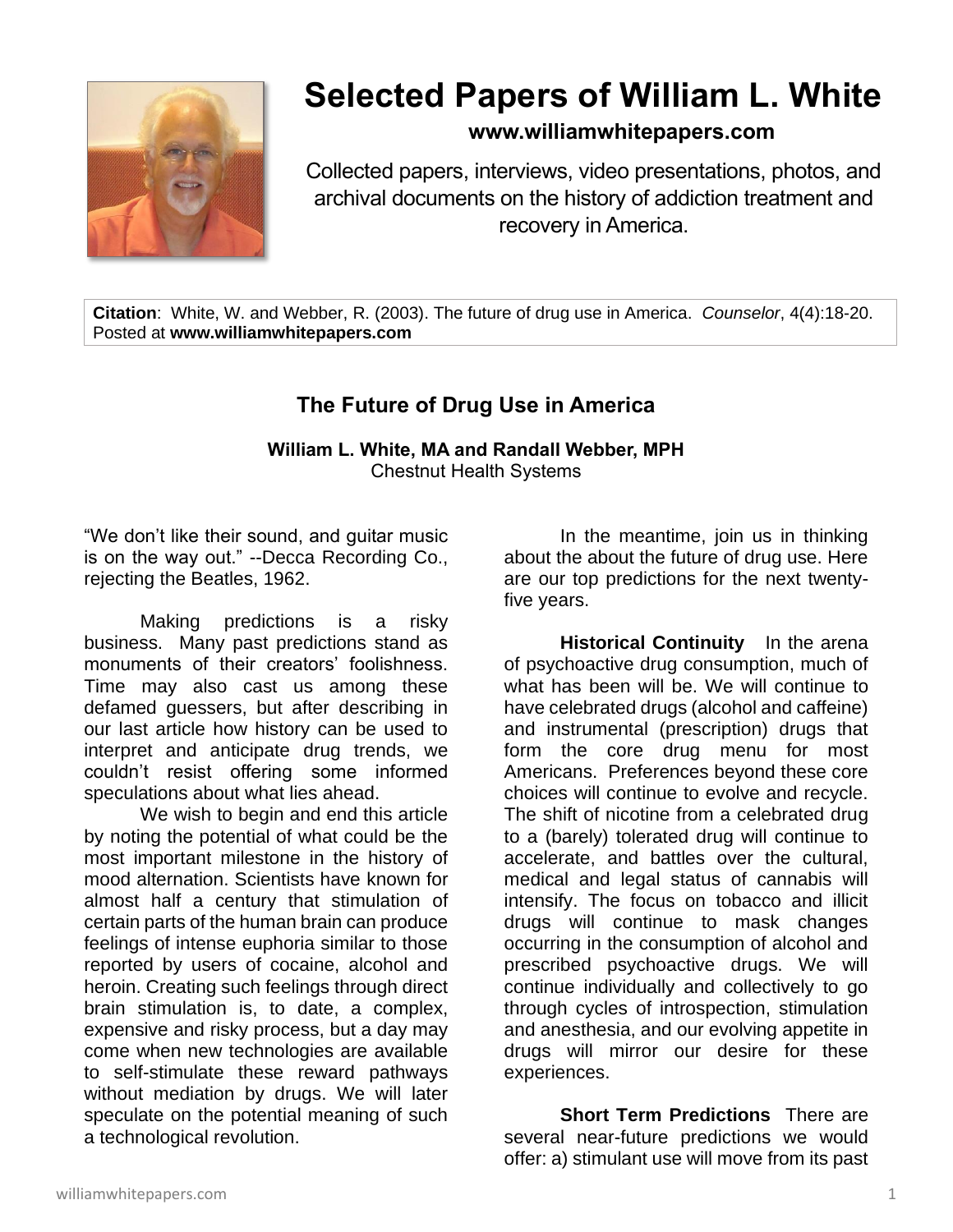cyclical pattern to an endemic pattern, b) communities experiencing high levels of cocaine and methamphetamine dependence will witness a rise in alcoholism, sedativism, and narcotic addiction, c) alcohol, cannabis, sedative, and narcotic use will rise in the larger society as a personal side effect of geopolitical and economic distress, d) drug choices will become less demarcated by gender (as gender role socialization dissipates), but will become more demarcated by age, education and social class, e) youthful binge drinking will increase due to decreased supervision, increased leisure time (4-day school week) and the cumulative effects of alcohol advertising.

**Early Onset of Drug Use** The declining age of onset of regular alcohol, tobacco and other drug use will emerge as a major public health and political issue in the next decade. This issue will intensify as research confirms the role of early age of onset in the risk for adult substance use disorders, the speed of progression and severity of such disorders, and the compromised prognosis for long-term recovery. Investigations into the source of this change will spawn new allegations of sustained targeting of youth by the alcohol, tobacco and pharmaceutical industries.

**Drug Use as a Rite of Passage**  Experimentation with alcohol, tobacco and other drugs will move from a rite of passage from adolescence into adulthood to a rite of passage from childhood into adolescence. Adolescent drug use will be greatly influenced by the culturally defined duration of adolescence and the changing value of drug use as a symbolic rite of passage into adulthood. Other rites of passage (sexual intimacy, pre-marital cohabitation, and full time employment) will come to replace alcohol and other drug use as symbols of family emancipation and the acquisition of adult status.

**Late Onset Drug Use** Increased life expectancies and shortened work careers will influence the development and

popularity of drugs that simultaneously blunt physical and emotional discomfort and stimulate personal, interpersonal and spiritual growth. Psychoactive drug use by those over age 50 will emerge as a significant social issue. By the year 2050, socially approved periods of tranquilization and euphoria will be widely available as a therapeutic and recreational experience and as a medium of personal development and spiritual/religious enlightenment. Paradoxical effects of late onset drug use and greater cumulative lifetime doses will require rethinking the effects of many psychoactive drugs. The treatment of late onset substance-related problems will grow as a specialty within the substance use field.

**Globalization of Drug Trends** Increased contact between all of the countries of the world will lead to: a) an enlargement of America's psychoactive drug menu, b) the globalization of drug tastes, and c) a breakdown in drug-related social policies historically rooted within unique political, economic and religious contexts. Knowledge of the global diversity of psychoactive drug use and alternative drug control policies will weaken the American dichotomy of "good" drugs and "bad" drugs and exert pressure for changes in American drug policies.

**America, The Drug Pusher**. The massive exportation and promotion of American tobacco products to Asian, African, and Eastern European countries (to offset the decline in our own consumption) will create great harm to America's world image and create a political backlash of unprecedented proportions when tobaccorelated diseases and deaths reach epidemic proportions in these countries. America will be accused of being the most unconscionable drug pusher in the world–a predatory nation that for the sake of financial gain promoted tobacco use worldwide with full knowledge of its devastating long-term effects.

**Technology Innovation** New technologies will accelerate the introduction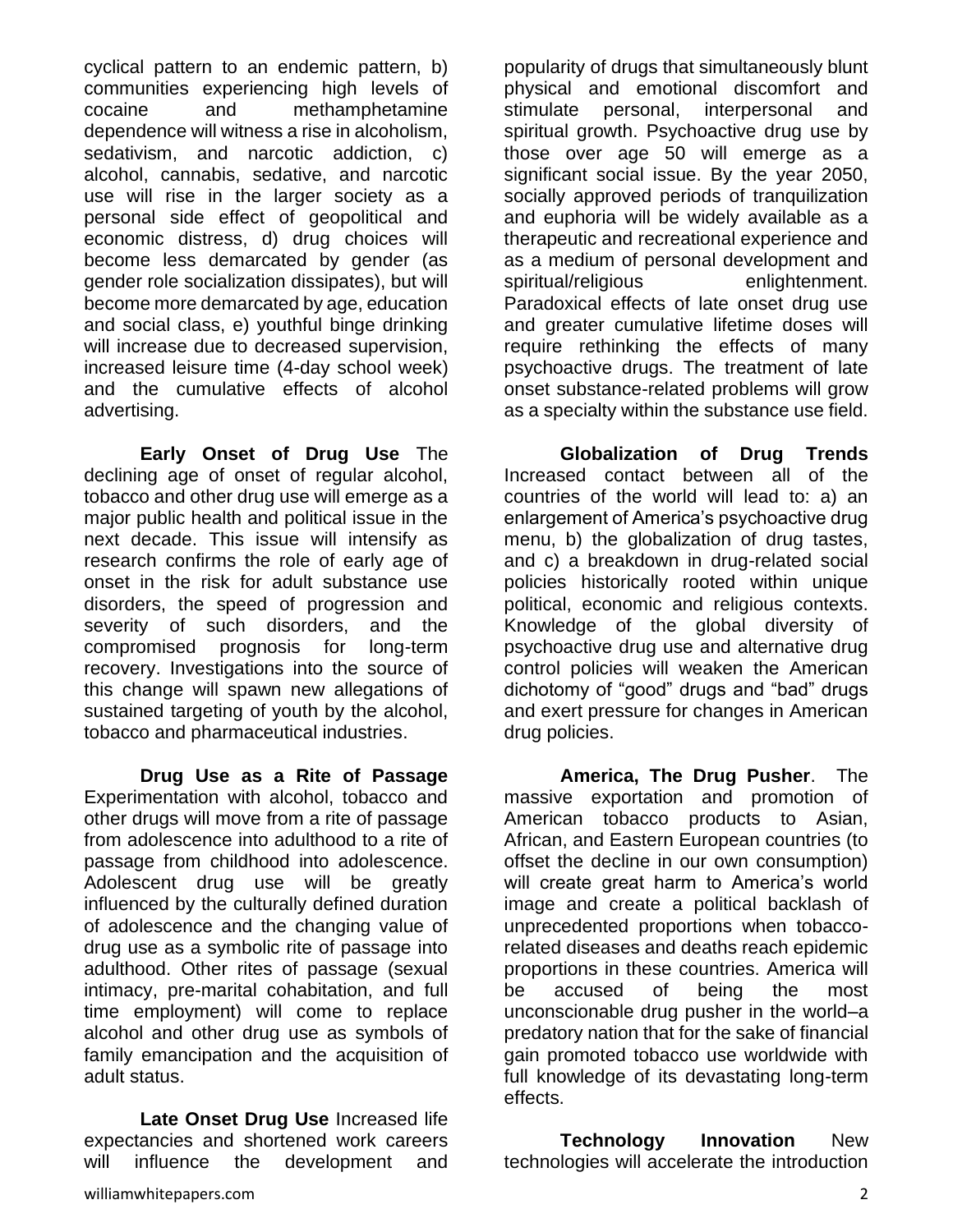of more potent psychoactive drugs, new methods of drug administration, and new medications designed to reverse the acute and chronic untoward effects of particular drugs, e.g., the long-sought amythestic agent (sober pill) for rapid reversal of alcohol intoxication. New methods of drug administration will allow substances currently administered only through smoking or ingestion (e.g., cannabis) to be administered by vapor, decreasing respiratory illness but greatly increasing the potential for addiction.

**Safer Intoxicants** There will be a growing call for the development of safer intoxicants. New generations of psychoactive drugs will force a redefinition of our understanding of who is vulnerable to drug addiction from one of selective vulnerability to universal vulnerability. These new drugs will challenge traditional definitions of addiction by targeting reward centers in the brain (producing euphoria) without tissue tolerance, withdrawal, or prolonged untoward effects. Such products will become highly celebrated drugs for those who can afford them.

**From Pain and Pleasure to Performance** New drugs that enhance and expand human performance and experience will mark a third pharmacological revolution (the earlier eras having been marked by relief from physical and emotional pain and the quest for pleasure).

**Drugs and Social Control** The same new drugs that bring us the potential to enhance performance will also be used as mechanisms of behavioral control. The use of mandatory chemical restraints will come into increasing vogue in the next century as a cost-effective alternative to incarceration. There will be new long-acting drugs of control and new methods of administration (e.g., surgical implants) that do not require voluntary self-administration. Both the soma of Huxley's *Brave New World* and the Moksha medicine of Huxley's utopian *Island* will be technically possible in the next century. Human rights issues involved in the use of such substances will stir great debate.

**Planned Synergism** A major trend of the next century will be the planned, simultaneous administration of two or more drugs to achieve an effect different than and greater than their independent effects. Such strategic synergism challenges centuries of knowledge based on studying the effects of each drug in isolation and poses the potential of two drugs, which in isolation have a low potential for misuse, having a high potential for misuse when combined. Such planned synergism will challenge our current schema for legally classifying drugs.

**Designer Drug Disaster** There will be a major designer drug disaster during the first half of the 21<sup>st</sup> century. Minor changes in the molecular structure of a drug can provoke devastatingly different effects. A dramatic illustration of this principle occurred during the illicit manufacture of MPPP-an analogue (chemical cousin) of the synthetic narcotic, meperidine (Demerol). A missynthesized analogue (the neurotoxin MPTP) of MPPP (sold illicitly as "China White") induced a severe Parkinson's-like condition in those who injected it. The authors' worst fear is a chemical time bomb planted in the brain of thousands: the introduction of a new designer drug whose desirable short term effects (which generate widespread experimentation) mask devastating long term consequences that only appear years after initial drug exposure. This same effect might also result from accidental or planned synergism.

**Drugs and Religion** The effects of new generations of drugs will be so profound in their alteration of human consciousness that new religions and social movements will spring up around their use. These movements will spawn a counter-movement via a growing number of American subcultures that adhere to radical abstinence as a personal lifestyle or political choice.

**Drugs as Weapons** Intoxicants have a long history as weapons of interpersonal, political and economic exploitation and will